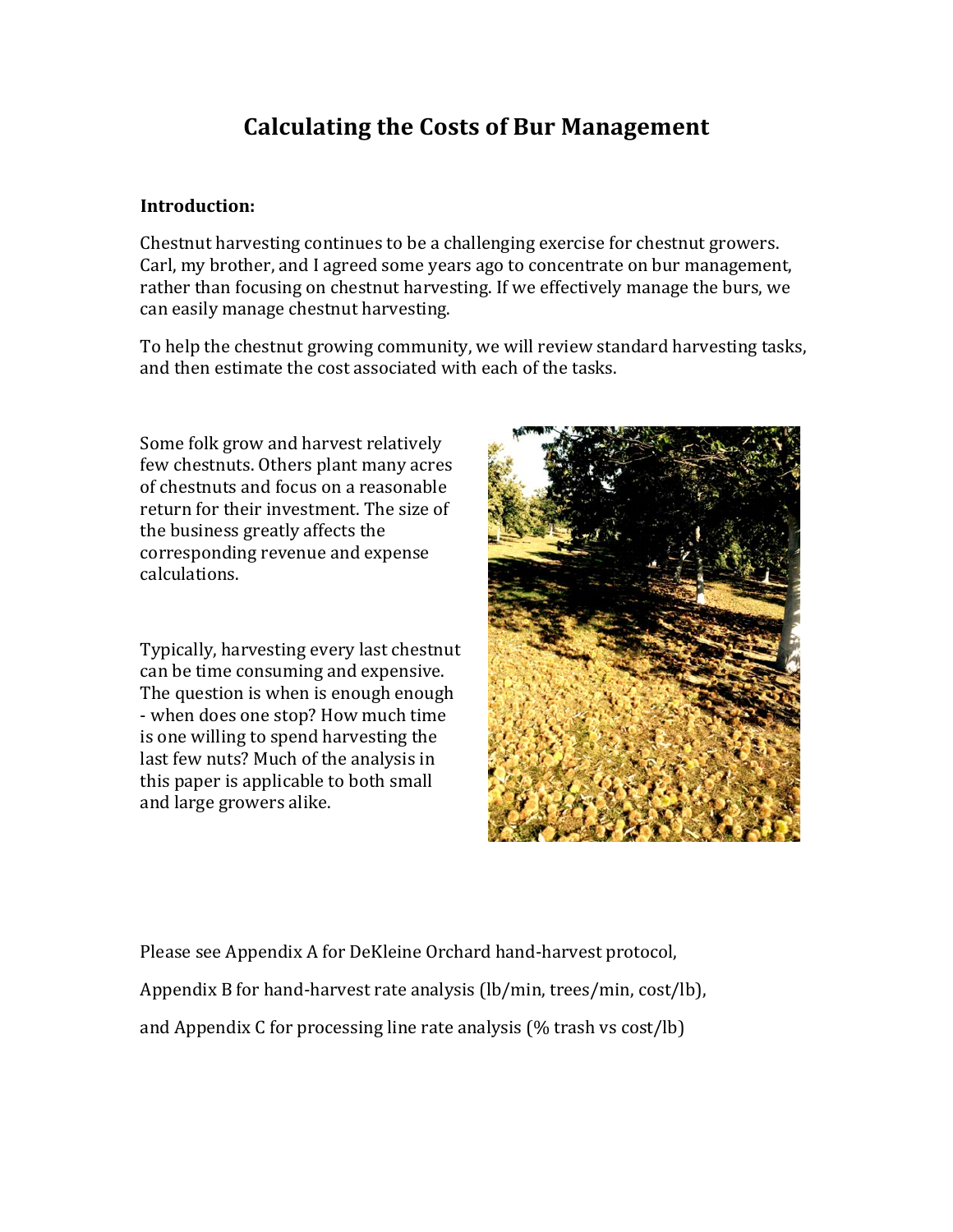### **The Problem:**

The problem of harvesting and managing the burs is best explained by noting that the volume of nuts compared to the corresponding volume of the burs for those nuts has a ratio of about a 1 to  $5 - a$  much higher volume of burs than nuts.



Making harvesting even more difficult is the fact that non-pollinized nuts (called "duds") fall from the tree a week or two before the mature nuts drop – the empty nut burs following suit.

Another harvesting problem is that some burs drop with their nuts inside – which is likely to happen during hot weather, or other stressful periods. Our experience is that rain encourages burs to open and drop their nuts.

Most people like to harvest their nuts several times during the season on a 3-, 4-, or 5-day schedule. If the duds and the burs from the first pickings are not cleaned out, a big trash accumulation makes later pickings even more difficult

### **Fact:**

*The more burs in the harvest area, the harder, and hence the more costly, the harvest.*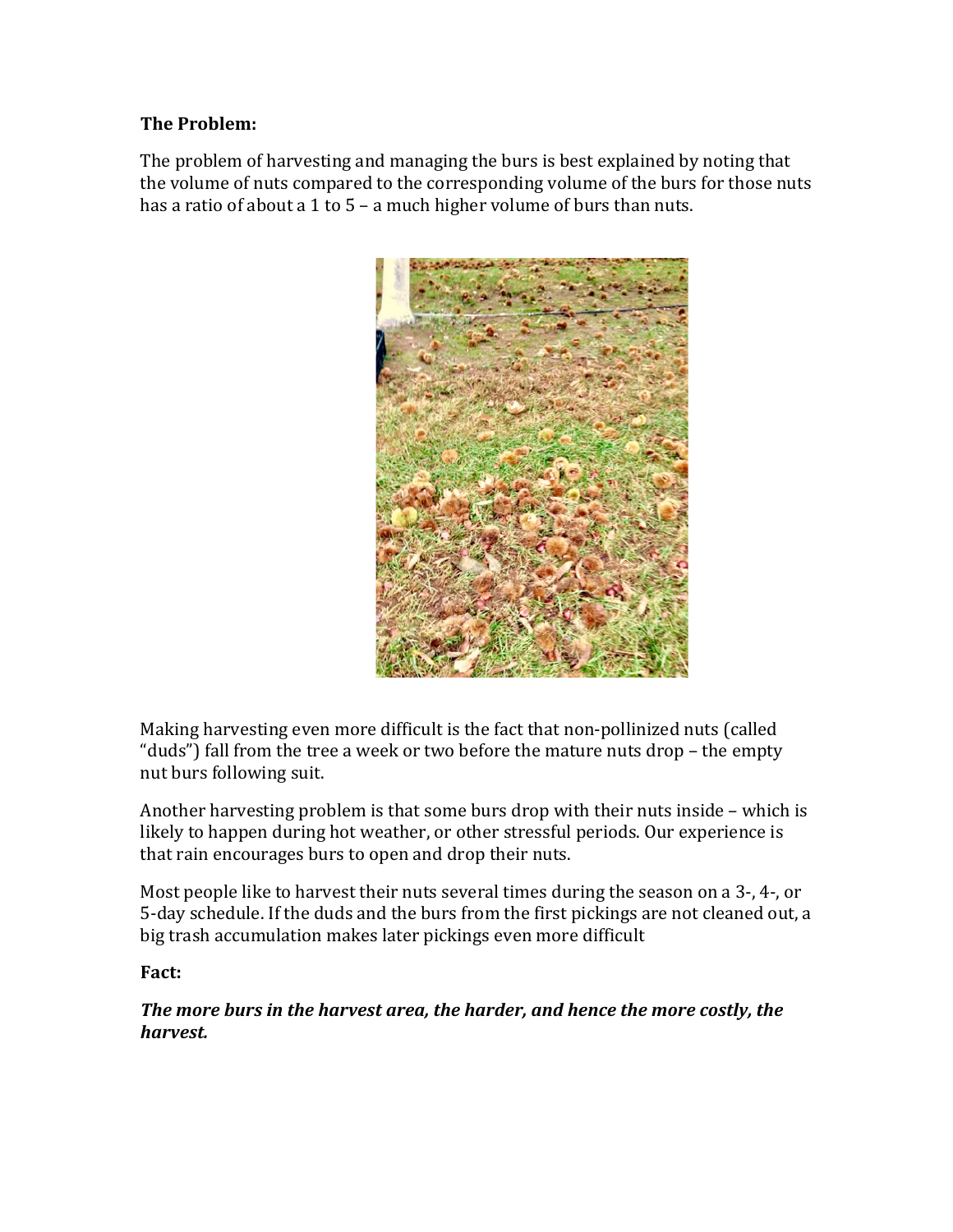#### **Standard Harvest Tasks:**

#### **(A) Pre-harvest bur cleanup.**

DeKleine Orchards uses an estate rake or a Flory nut sweeper to windrow duds from under the trees to a "trash row" in the center between tree rows. Some years the "trash row" remains between the tree rows for the entire harvest season. If possible, we use a Weiss/McNair 936 Harvester to pick up the trash row and dump the burs outside the orchard. When the harvest begins, only recently dropped nuts and burs are under the trees.





Sweeping and picking the trash row is a fixed-cost job that does not depend on the number of burs and/or nuts under the tree.

Typically, one 18-tree row produces 1 bin (1 cubic yard) of burs. It takes one person 8 minutes to windrow an 18-tree row on both sides of the tree (about 4 mph). At a cost of \$12/hr., it costs \$1.60 to windrow an 18-tree row.

Typically, it takes three people 10 minutes to pick up the windrowed burs from the 18-tree row and dump the burs outside the orchard. At a cost of \$36/hr., it costs \$6 to pick up the windrowed burs and dump the burs outside the orchard. If we can harvest 50 lb. of nuts from each of the 18 trees (900 lb.), cleaning the windrow will add less than  $1¢$  per pound to the harvest cost.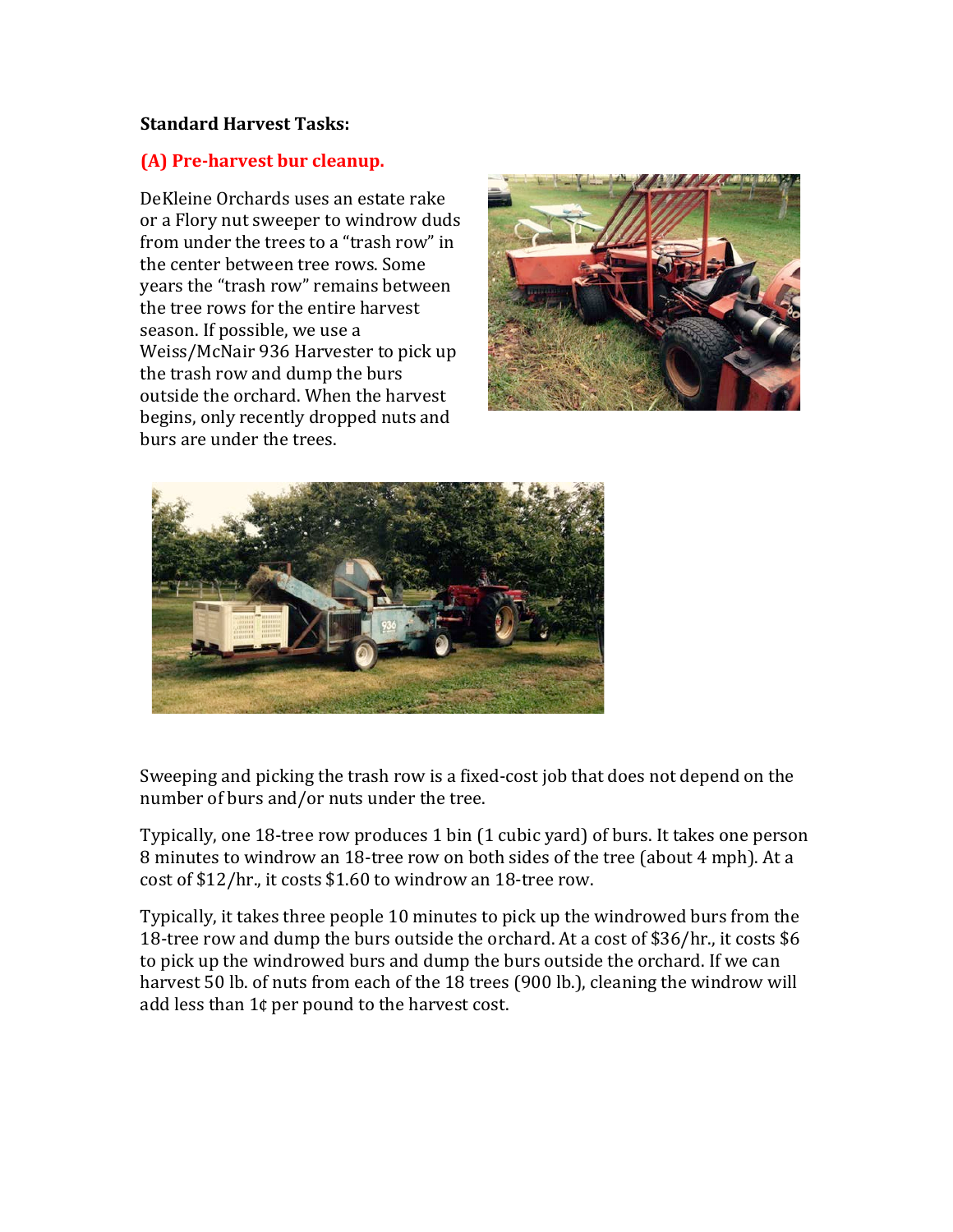### **(B)** Picking up chestnuts (Harvest).

**1. Hand harvest.** (Please see Appendix B for hand harvest protocol.)

DeKleine Orchards has used the same three harvest employees for three years. We consider them to be very efficient. However, the size of the nut crop and the number of burs under the trees greatly affect their efficiency.

The advantage of hand harvest is that there are no burs mixed with the harvested nuts.



Due to the 2017 hot dry per-season weather, some trees had many burs under the trees and very few nuts, while some trees had fewer burs and more nuts.

On Thursday, October 12, the last day the three harvest employees were able to work, the employees were assigned in the morning to an un-harvested set of trees with many burs under the trees and very few nuts; and in the afternoon to an unharvested set of trees with fewer burs and more nuts. In the morning the harvesters were instructed to kick open burs with visible nuts inside and to then pick up all visible nuts. In the afternoon the harvesters were instructed to pick up visible nuts as fast as possible - leaving nuts still in the bur. The results were the following:

AM 3.5 hours worked, 162 trees picked up, 454 lb. harvested.

 $\rightarrow$  43.2 (lb./hour)/person & 2.8 lb/tree

PM 4 hours worked, 63 trees picked up, 750 lb. harvested

 $\rightarrow$  62 (lb./hour)/person & 11.9 lb/tree

We can tease out information about the cost of hand harvesting from these statistics. See Appendix C. In particular, not finding 15 or more available nuts under every tree should be enough to discourage further hand harvesting.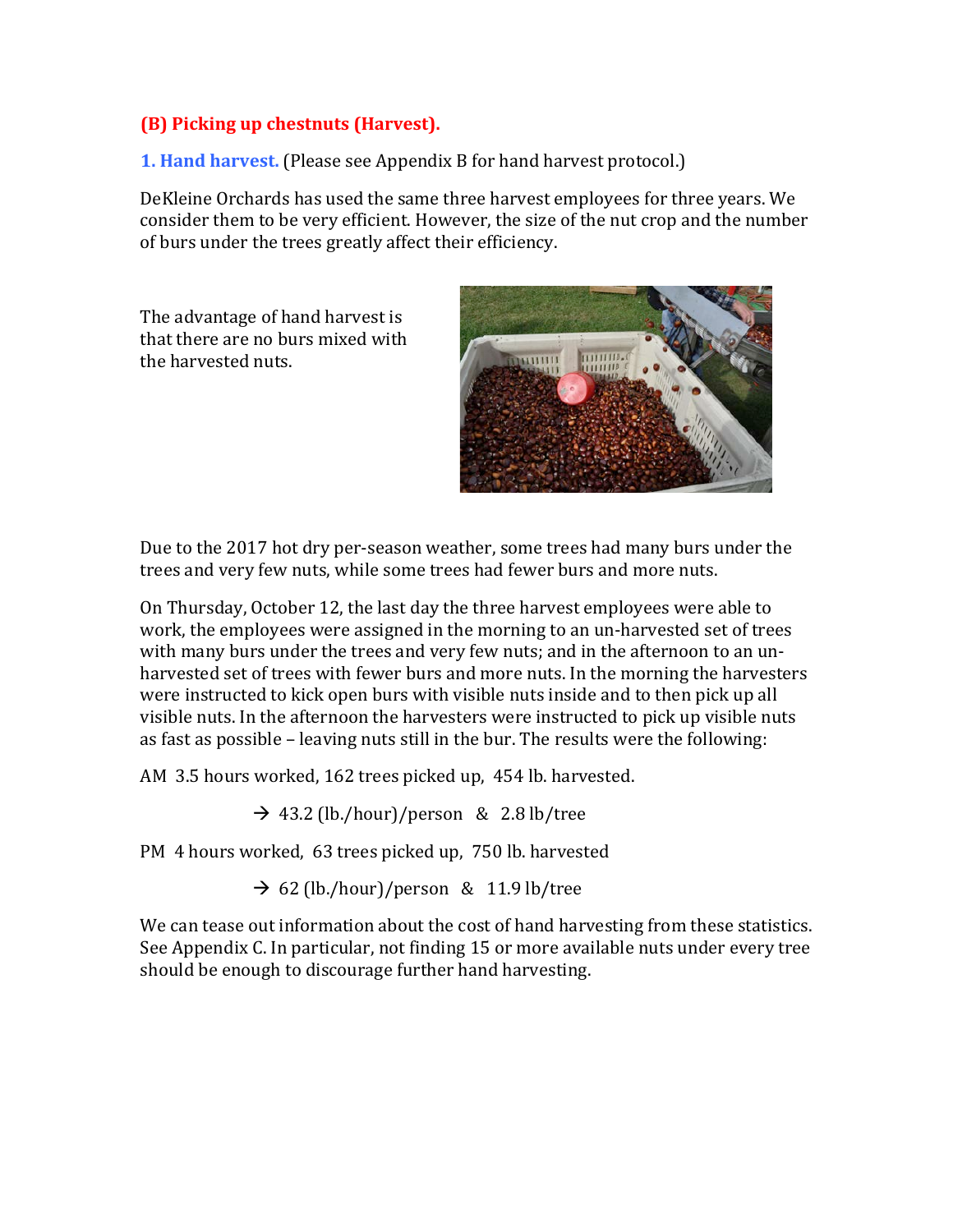### **2. Mechanical harvest**

Using a machine, or machines, to harvest and process the chestnuts is a bit more involved. Typically a harvester is used to pick up nuts and some burs, and then the nuts and burs are separated, either by the harvester or at a processing line at the house.



A harvester can be either purchased or rented. In either case, the analysis is similar. Let's assume that a harvester can be purchased for \$20,000. One would expect to pay off the purchase price in 5 to 8 years. To pay off the harvester in 8 years, one needs to allocate a \$2,500 harvest expense each year. If the harvester helps reduce harvest cost by \$0.25 per pound, 10,000 lb. of nuts need to be harvested each year to pay for the machine and be competitive with hand harvesting.

If, on the other hand, a harvester and an operator can be rented for \$75 per hour, 33 hours (at a cost of  $$2,475$  - almost  $$2,500$ ) might do the job. Picking up 10,000 lb. of nuts in 33 hours will require the harvester to pick up 300 lb. per hour.

Note,  $(300 \text{ lb/hr} * 33 \text{ hr}) * (\$0.25/\text{hr}) = 9,900 \text{ lb} * ($0.25/\text{lb}) = \$2,475$ 

DeKleine Orchards has a target hand-harvest target rate of 40 lb./hr., but it is reasonable to assume a 50 lb./hr. rate in a good year. I will take 6 employees working together to stay competitive with the rented harvester.

Alternately, if a harvester and operator can be rented for \$75 per hour for one 6hour day and pick up 300 lb. per hour, 1,800 lb. of nuts can be harvested for somewhere between \$450 and \$600 (25¢ and  $30¢$  per lb.) in one day.

# **3. U-pick**

Some folk think that U-pick offers an inexpensive harvesting opportunity.

U-pick requires market maintenance and advertising cost.

In addition it requires employee support during the U-pick days. We found that 4 or 5 people are needed the day of harvest, one to "meet, greet, and control parking," one on the cash register, two in the orchard to protect the trees and keep customers honest, and one to manage.

If one assumes that the 5 employees are paid to \$15 per hour for a 9-hour day, a harvest cost of \$675 is incurred. To be competitive with a commercial harvest incurring a  $50¢/lb$  harvesting cost, at least, 1350 lb of chestnuts need to be sold.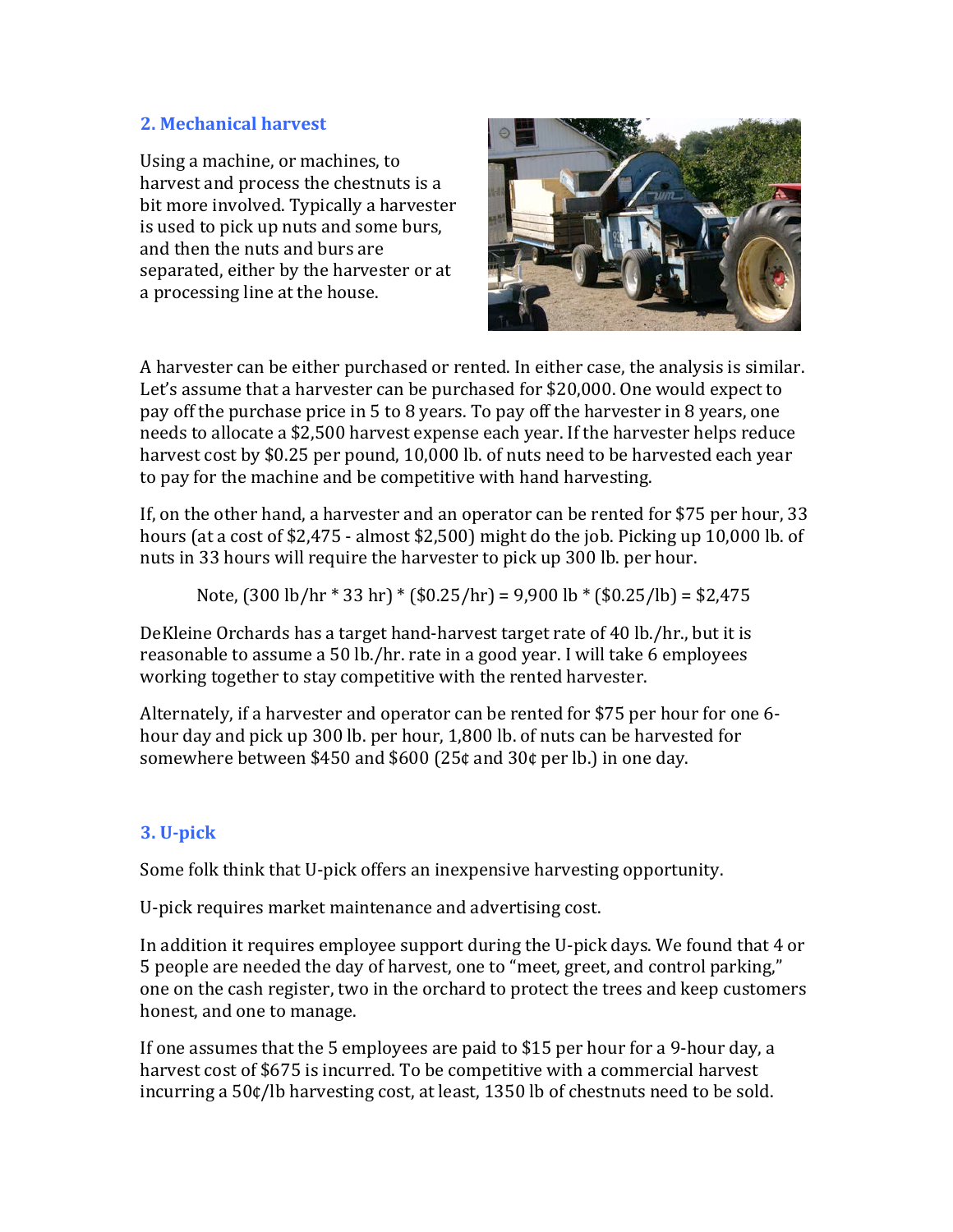### **(C) Cleaning and processing the nuts.**

When harvested nuts are brought in from the field, some processing is typically required – separating nuts from burs, taking out stones, culling out defective nuts, and rinsing with food bleach. Separating nuts and burs is the most difficult task as the burs form a Velcro-ed mass in the transport bin. Because fresh nuts sink and burs float, an air separator and wash tank are the most effective separating tools. However, keeping large burs out of the processing line and limiting the amount of bur fragments passing through the processing line greatly increases the efficiency of the processing line.

This past summer we received bins of hand harvested nuts with no large burs and almost no bur fragments (about 1,000 lb.). It took on average 20 minutes to process a 1,000 lb. bin. We also received several bins with very few nuts (50 lb. estimated), some large burs, and a lot of bur fragments. On average it took 72 minutes  $(1.2 \text{ hr.})$ to process the bins with few nuts to show for our efforts.





The processing line takes three people to manage the work. If each person is paid \$12 per hour, the labor cost for processing the hand-harvested nuts was about \$12 per  $1,000$  lb. (about  $1.2$ ¢ per lb.). The labor cost for processing the 50 lb. of machine-harvested nuts was about \$43.20 per 50 lb. (about  $86.4¢$  per lb.).

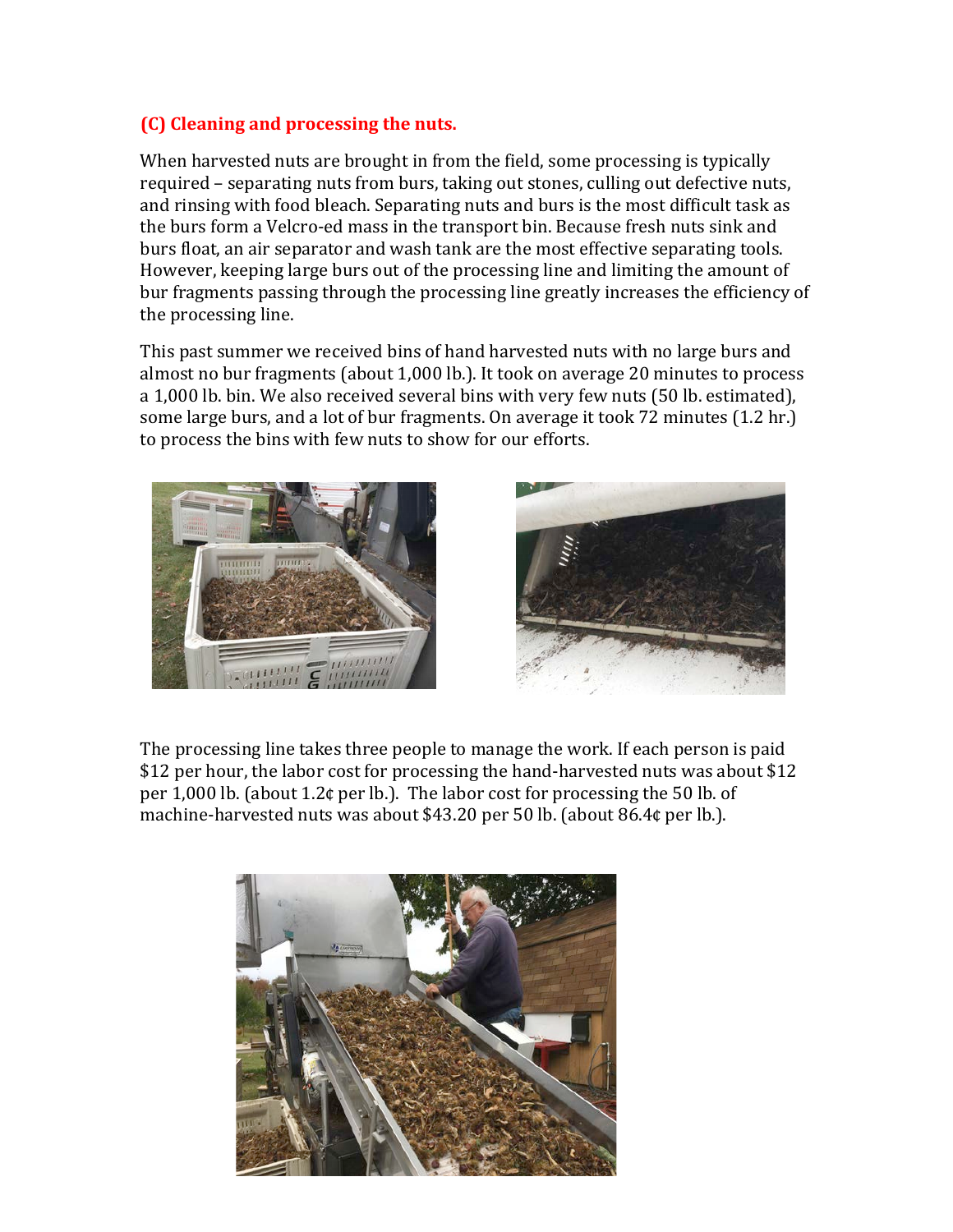#### **Fact:**

The more burs in the bins of harvested nuts, the more expensive the processing *costs.*

#### **Take away:**

Don't send bins of nuts to the processing line with more than 50% bur *fragments and trash. Best to shoot for < 25%.* 

See Appendix D

#### **Remarks:**

1. Chestnut harvest and processing costs can quickly exceed one's estimate.

| For example, pre-harvest bur cleanup | $1 \notin /lb$              |
|--------------------------------------|-----------------------------|
| Harvest pickup cost                  | $29 \text{ }\mathsf{t}$ /lb |
| Processing                           | 9 ¢/lb                      |
| Cold storage rental                  | $2 \notin /lb$              |
| Travel to and from Coop              | $2 \notin /lb$              |
| <b>TOTAL</b>                         | $43 \notin$ /lb             |

The estimates derived depend a lot on the year, the size and condition of the chestnuts, the efficiency of the employees, and the equipment available.

2. To separate and isolate easily dislodged nuts from their burs, some growers have tried to roll the nuts and burs under a fence-like mesh, and then hand blow the burs away from the nuts. The advantage of this method is leaving the exposed nuts in a narrow strip between tree rows. Driving over exposed nuts with heavy equipment damages the nuts and adds additional harvest cost and time  $-$  a disadvantage.



3. The idea of using a vacuum to pick up nuts keeps coming up for discussion. The power needed generate enough vacuum to pick up nuts and burs is enormous, and the pickup rate if relatively slow.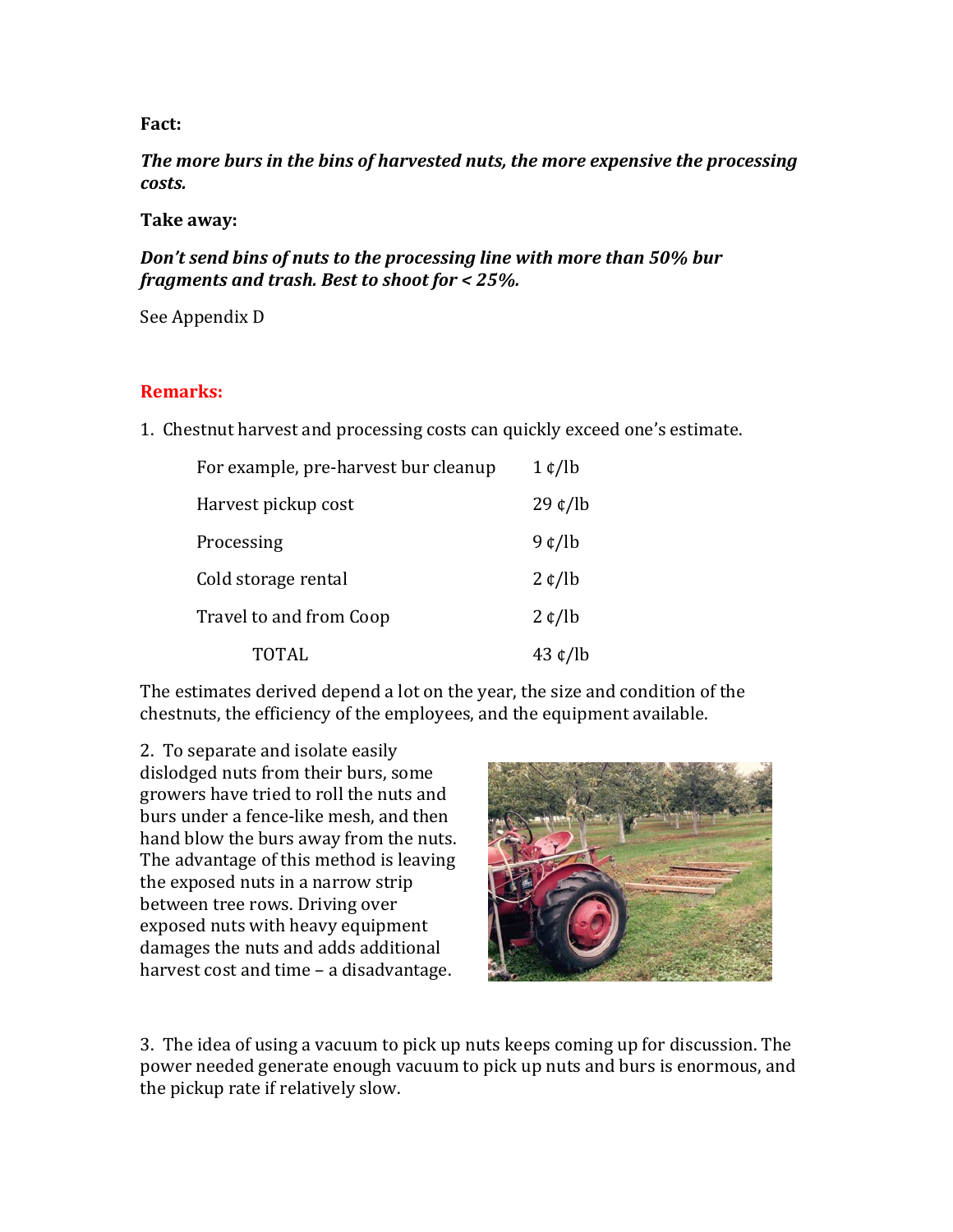# **Appendix A**

# **Chestnut Hand-Harvest General instructions**

#### **Chestnut Harvesters**

- The chestnuts are picked up using a tool called a Nut Wizard. The tool is similar to a rake or broom. The nuts are then placed in a 5 gal. pail, before being dumped into black lugs distributed throughout the orchard for transport to the house.
- Harvesters will be asked to work from 8:00 am to 4:30 pm, although additional time may be mutually agreed upon. There will be morning and afternoon 15-minute work breaks during the day, a  $\frac{1}{2}$  hour unpaid lunch break, and other necessary interruptions.



•

- Workers reporting for work will be paid for at least 8 hours of work each and every work-day at a rate of \$11 per hour. Additional time may be mutually agreed to.
- Workers that harvest more than 40 lb/hr of nuts will be paid \$0.25 per pound for the additional nuts harvested (above the 40 lb/hr).
- Example: A harvester works from 8:00 am to 5:30 pm, with a  $\frac{1}{2}$  hour unpaid lunch break. The worker takes two 15-minute work breaks during the day. The worker is asked to move from one orchard to another for  $\frac{1}{2}$  hour related activity. Thus the worker as harvesting nuts 8 hours with a harvest target of 320 lb. If the worker harvests 395 lb during the day, the pay would be calculated as

| Lug Payment Record |                          |             |         |                 |              |                     |            |
|--------------------|--------------------------|-------------|---------|-----------------|--------------|---------------------|------------|
|                    |                          | Monday      | Tuesday | Wednesday TOTAL |              | <b>Weekly Total</b> |            |
| NAME:              |                          | <b>Date</b> | Date    | Date            | <b>WAGES</b> |                     | lb/hr      |
| Last, First        | Hours employed           | 9           |         |                 | 99.00        |                     | 49.375     |
|                    | Hours picking up         | 8           |         |                 |              | 8                   |            |
|                    | Target weight 40#/hr     | 320         |         |                 |              | 320                 |            |
|                    | <b>Total weight</b>      | 395         |         |                 |              | 395                 |            |
|                    | <b>Additional weight</b> | 75          |         |                 | 18.75        |                     | cost/lb    |
|                    | <b>TOTAL WAGES</b>       | 117.75      |         |                 | 117.75       |                     | 0.29810127 |

#### **Chestnut Pickup**

- 1. Use the Nut Wizard or pick up nuts by hand, whichever is faster. Place nuts in 5 gal pails until ready to dump into the black lugs, which will be distributed throughout the orchard. Try to distribute nuts so there are about 25 lb in each lug.
- 2. We expect a 90% (9 out of every 10) pick-up rate.
- 3. The windrowed line of nuts and burs between rows is referred to as the "trash line." It's ASSUMED that there are no good nuts in the trash line.
- 4. DO NOT pick up nuts in the trash line, unless advised to do so.
- 5. Dump nuts into black lugs. Put your name or number on a blue tag and attach to the black lug. Do not dump your nuts into someone else's black lug.
- 6. The lugs will be picked up, delivered to the barn, weighed, weight recorded for the respective harvester, and then moved to the processing line.





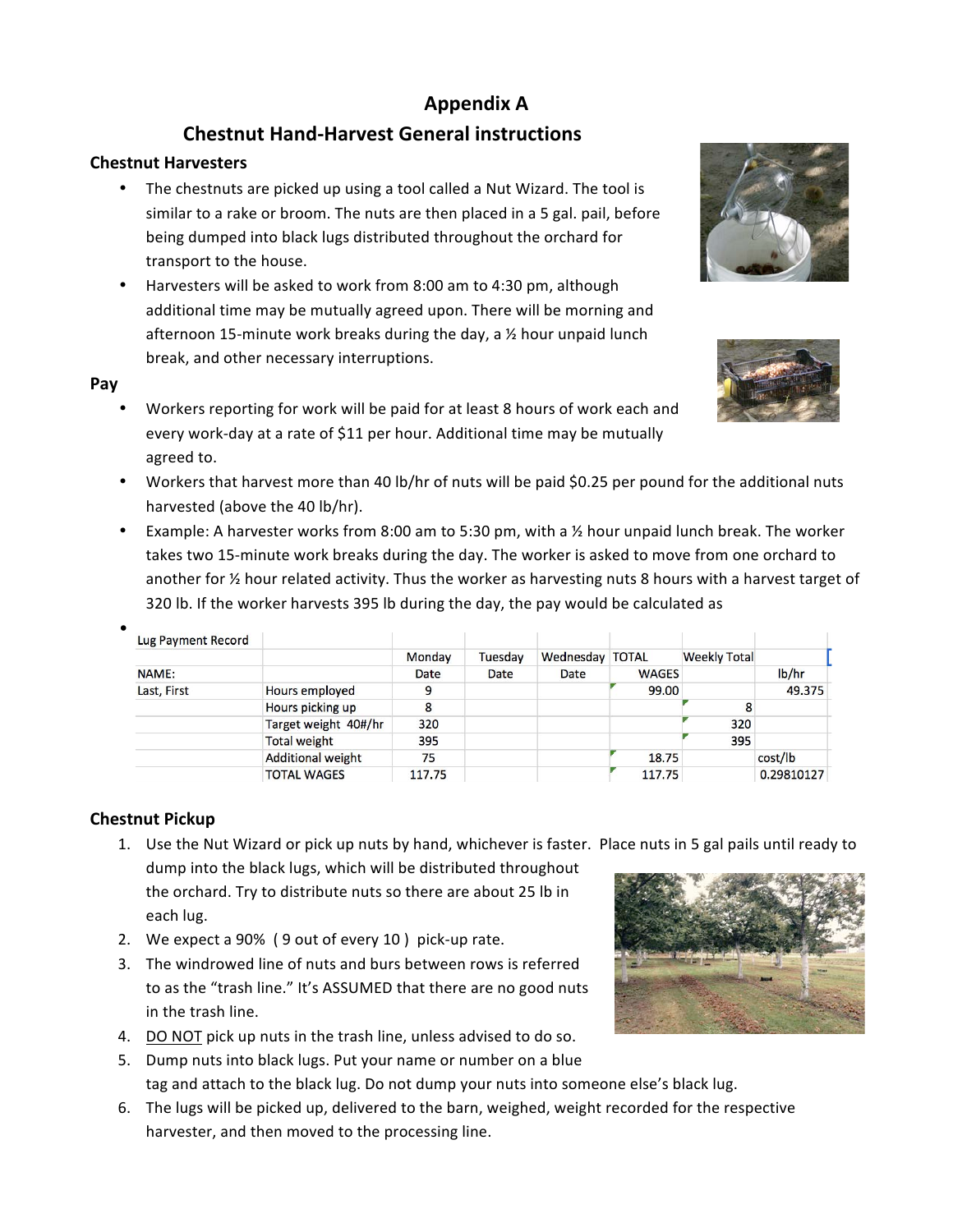#### **Appendix B**

#### **Hand-Harvest Rate Analysis**

Let's assume the following information:

AM 3.5 hours worked, 162 trees picked up, 454 lb. harvested.

 $\rightarrow$  43.2 (lb./hour)/person & 2.8 lb/tree

PM 4 hours worked, 63 trees picked up, 750 lb. harvested

 $\rightarrow$  62 (lb./hour)/person & 11.9 lb/tree

Let's also assume that chestnuts have a density of 20 nuts per pound.

Assume that picking up nuts and inspecting the tree canopy for nuts are mutually exclusive tasks.

Let  $M_{\#}$  represent the pickup rate min./lb.

Let  $m_T$  represent the inspection rate  $min./tree$ 

We can write the following equation:

```
M_{\#}<sup>*</sup> (# nuts harvested) + m_T<sup>*</sup> (trees harvested) = total harvest time
```
Thus,

 $M_{\text{\#}}$  \* 454 +  $m_{\text{T}}$  \* 162 = 210 min.

 $M_{\text{\#}}$  \* 750 + m<sub>T</sub> \* 63 = 240 min.

In matrix form,

$$
\left(\begin{array}{cc} 454 & 162 \\ 750 & 63 \end{array}\right)\left(\begin{array}{c} M_{\#} \\ m_{T} \end{array}\right) = \left(\begin{array}{c} 210 \\ 240 \end{array}\right).
$$

Solving,

| $M_{\#} = 0.276109$ | and | $1/M_{\#}$ = 3.6217 lb./min |
|---------------------|-----|-----------------------------|
| $m_T = 0.522508$    | and | $1/m_T = 1.9138$ trees/min  |

These numbers represent the combined work for three employees. If we divide by three to reflect the work of a single employee,

the individual pickup rate  $= 1.2$  lb./min.  $= 72.43$  pounds per hour,

the individual inspection rate  $= 0.64$  trees/min.  $= 38.25$  trees per hour.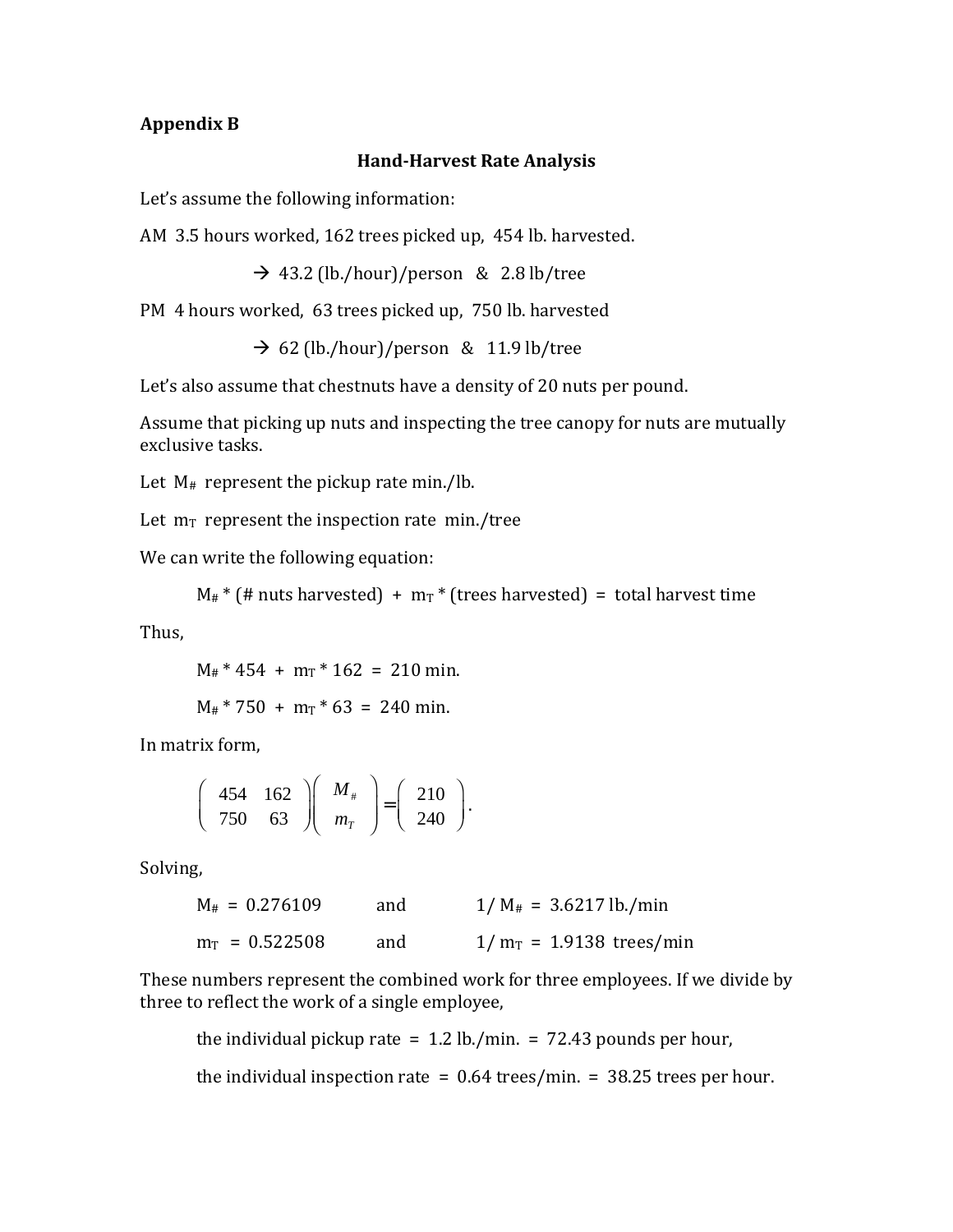OK, a pickup equation for the average employee can be represented by

 $0.828327 *$  (# nuts harvested) + 1.567524  $*$  (trees harvested) = total harvest time

Let's further consider the hypothetical situation where a  $$10/h$ our employee picks exactly 40 lb. (800 nuts) in one hour. This represents a cost for DeKleine Orchards of \$0.25 per pound. Solving the equation

 $0.828327 * (40) + 1.567524 * (trees harvested) = 60 min,$ 

the employee will have picked up under 55.4 trees and found an average of 14.43 nuts at each tree. A similar analysis shows that if the employee picks up exactly 20 lb. in one hour, he/she will have found an average of 6 nuts per tree.